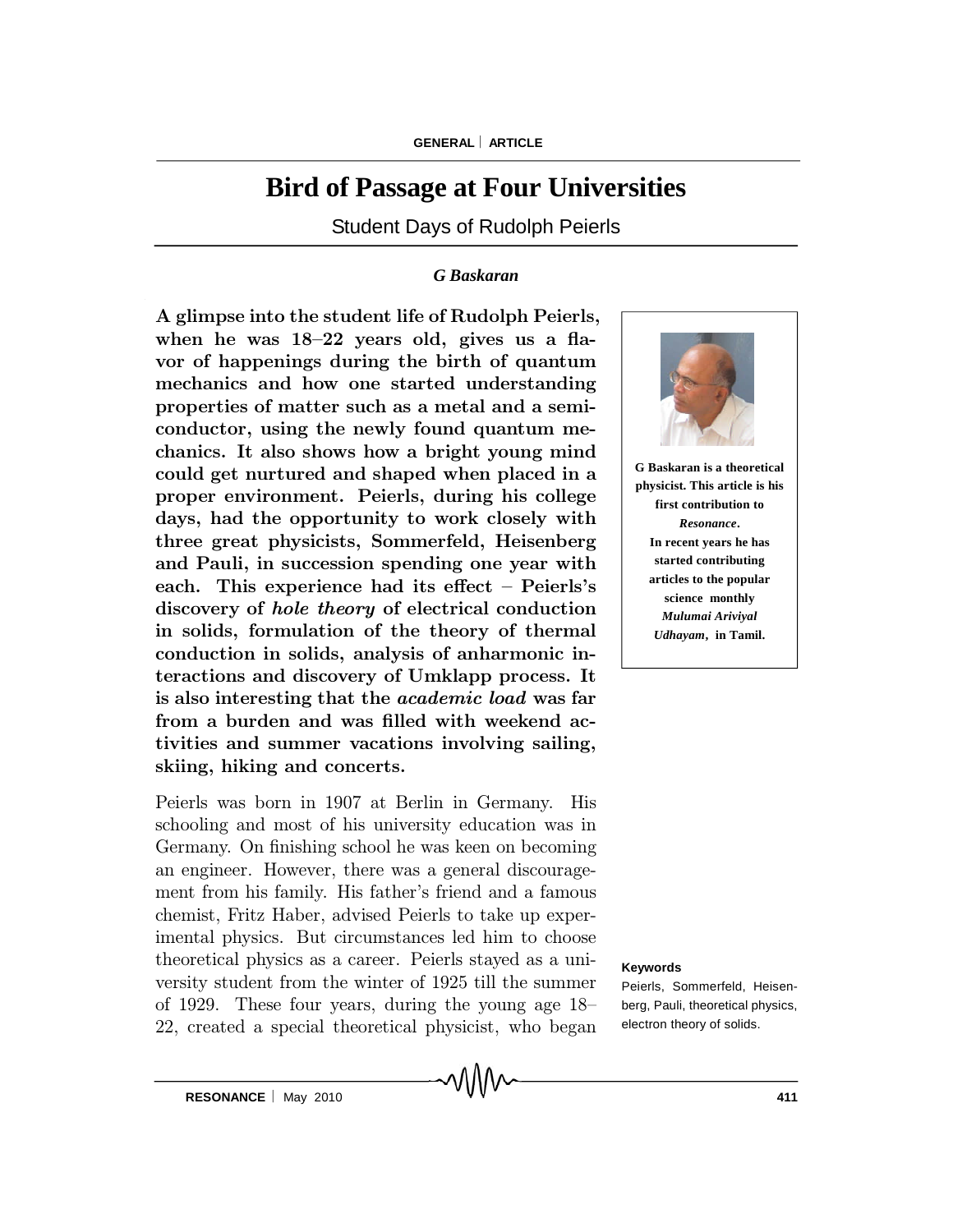Peierls was ready to put his mind to any quantitative question in physics. He would start from first principles and work his way up.

Peierls also wrote extensively about matters of public concern, especially to do with nuclear weapons and later the SDI proposals.

his journey and started establishing some fundamenetal principles of the quantum theory of solids.

Peierls was versatile and had a nose for important things: Peierls theory of hole conduction, Peierls Umklapp process, Landau–Peierls theory of diamagnetism, Peierls substitution, Peierls-Brilluouin zone, Bethe-Peierls approximation, Peierls{Nabarro barrier, Peierls stress, Peierls variational principle, Landau–Peierls uncertanity principle, Peierls proof of phase transition in 2D Ising model, Peierls instability, Peierls-Kapur resonance and so on. Peierls was ready to put his mind to any quantitative question in physics. He would start from first principles and work his way up.

At the age of 27, already an established theoretical physicist, Peierls started working on nuclear physics. His first collaborator was Hans Bethe, his student days' friend at Munich University. Peierls' foray into nuclear physics resulted in the historically famous Frisch-Peierls Memorandum of 1940, which they sent to the British Government. This led to the Atomic Bomb Project, at first in Britain under the name Tube Alloys Project and later in USA as the Manhattan District Project. Later Peierls also wrote extensively about matters of public concern, especially to do with nuclear weapons and later the SDI proposals.

Peierls has written several books: The Laws of Nature: (1955), Quantum Theory of Solids (1956), Surprises in Theoretical Physics (1979), More Surprises in Theoretical Physics (1992), Bird of Passage (1985, memoir) and Atomic Histories (1997). There are also 2 volumes, Sir Rudolf Peierls: Selected Private and Scientific Correspondence, by Sabine Lee. In his two books on Surprises in Theoretical Physics, popular among physicists, Peierls describes several surprises from his personal experience, as a working theoretical physicist. In his biography *Bird of Passge*, the 2nd Chapter, 'The Student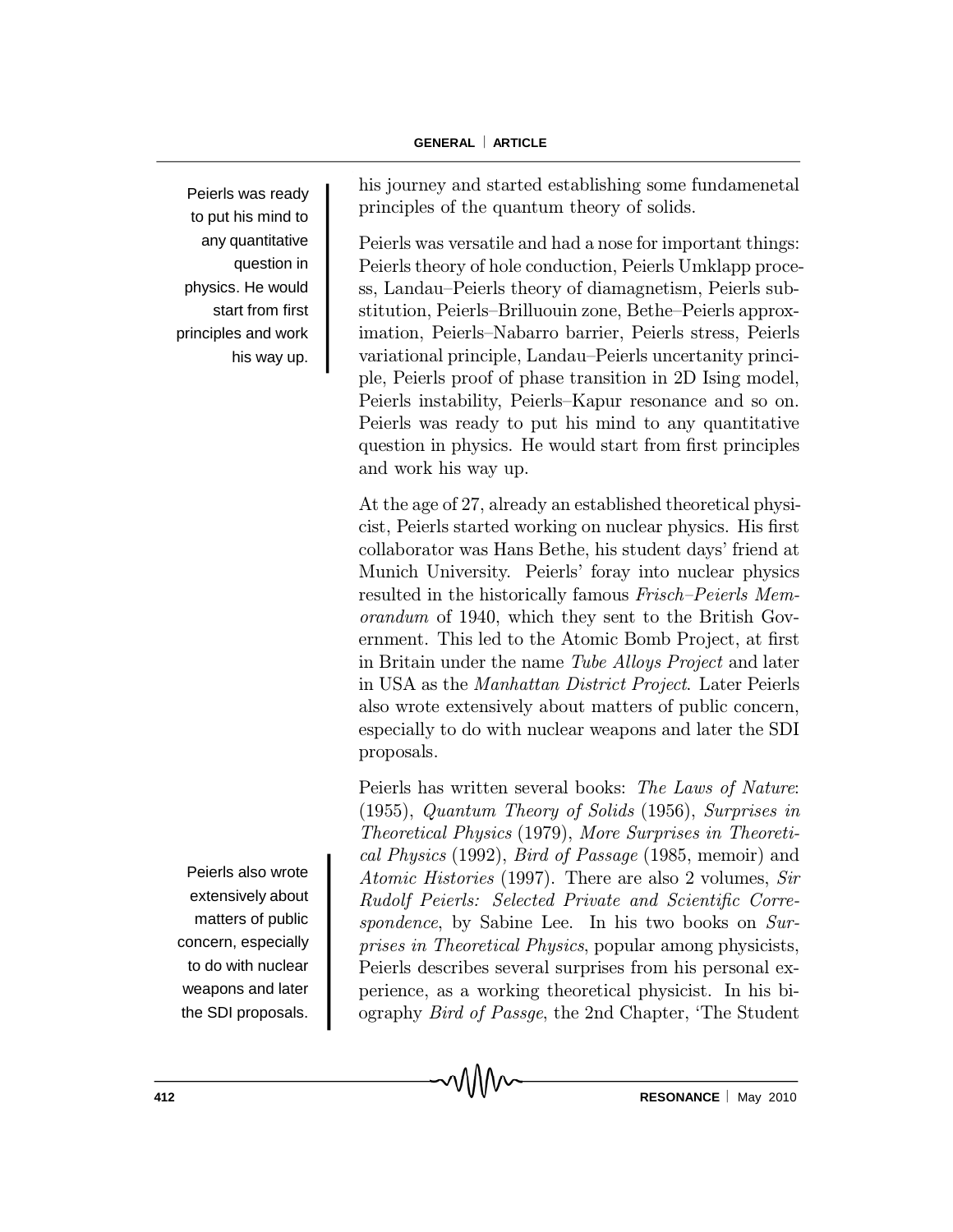Years' impressed me very much. The present article is my summary and some of my own comments on this chapter.

# I Year – University of Berlin

The university or college system in Germany in those days seems to have been special and different from that in UK or USA. There was maximum emphasis on academic freedom. There was no set syllabus of lecture courses. However, in physics, practical classes were a requirement. Problem solving classes were compulsory in theoretical physics. You could choose to move around different universities in your 3 to 5 years of university education. After this you could submit a thesis and get a PhD (called Dr. Phil). There was a great deal of difference between humanities and science education in universities.

During his 4 years of university education, Peierls spent the first year at Berlin, the second year at Munich, the third year at Leipzig and the fourth year at Zurich in Switzerland. The transfer to different universities happened in a most natural fashion.

Before joining the university of Berlin in the winter of 1925, Peierls got an opportunity to do a summer internship in the Research Department of a telephone company, `Mix and Genert'. Here Peierls learnt to operate a power drill, a lathe, make small components for automatic circuits and build circuits. In the winter of 1925 he enrolled as a student of physics at the University of Berlin. His course work was 36 hours per week. Because of lack of seats in practical (experimental) physics he concentrated on theory and mathematics in his first year.

Two outstanding physicists of his time, Max Planck and Walther Nernst were his physics teachers at Berlin. Both were Nobel Laureates. Planck was well known

The university or college system in Germany in those days seems to have been special and different from that in UK or USA. There was maximum emphasis on academic freedom.

Peierls learnt to operate a power drill, a lathe, make small components for automatic circuits and build circuits.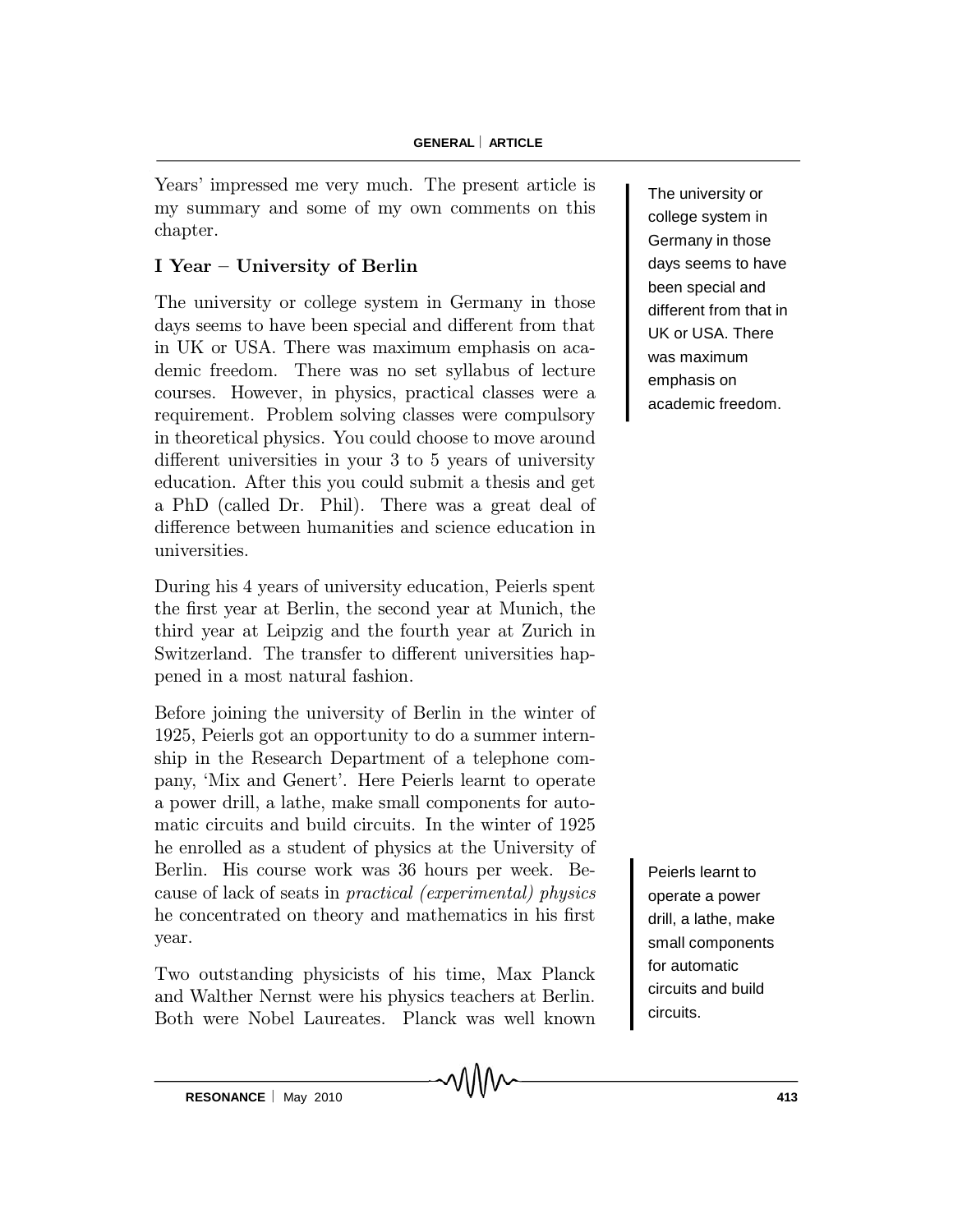To the disappointment of Peierls, both these great men, Max Planck and Walther Nernst were apparently not great teachers.

<sup>1</sup> See *Resonance*, Vol.13, February 2008.

The society MAPHA had the usual social functions of a student organization, including arranging Christmas parties and the like.

as a founder of modern quantum physics. He discovered, using the concept of quantum of action, the famous Planck distribution to describe the spectrum of black body radiation 1 . He introduced what is called the Planck's constant, a most fundamental constant in physics. Planck's course on theoretical physics had a 3 year cycle. When Peierls joined the course Planck was doing optics. Peierls was disappointed by Planck's lecture course, as Planck would only read verbatim from one of his books. The introductory physics course was given by Walther Nernst. Nernst was a physicist and physical chemist, famous for his establishment of the third law of thermodynamics. To the disappointment of Peierls, both these great men were apparently not great teachers.

While physics courses were somewhat of a diappointment, Peierls seems to have liked his mathematics education at Berlin. It was not because of good teachers or good courses, but because of a unique setup called Fachschaft, a sort of club, which allowed students in each subject to organize academic activities of their own. The initiative came mostly from students, the professors approved, and the relations between student and staff were very friendly and informal. For example, in physics and mathematics there was MAPHA (Mathematisch-Physikalische Fachschaft), which organized discussion groups in which the seniormost students would help junior ones who had difficulties with their lectures. Even though physics was covered, the centre of gravity was in mathematics. The society had the usual social functions of a student organization, including arranging Christmas parties and the like. Peierls also remembers an excellent mathematics teacher, Professor Schur, a distinguished algebraist. Even though it was difficult for a beginner, Peierls was fascinated by Schur's lectures and got a taste of modern algebra. Another course, Introduction to Higher Mathematics apparently covered vectors,

**414 RESONANCE** May 2010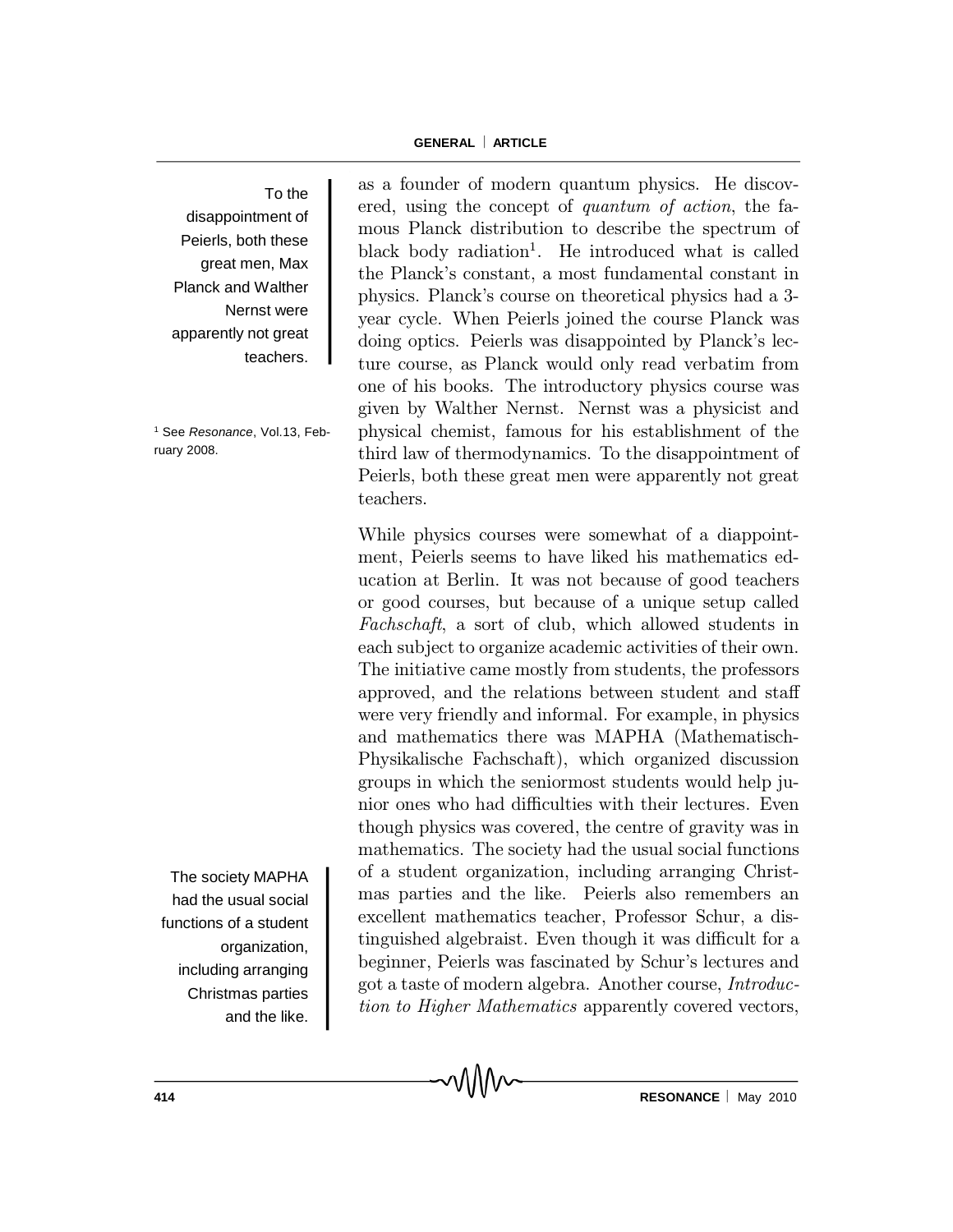matrices and orthogonal sets of functions. This must have prepared Peierls well to face the new quantum mechanics that he would encounter in the next 3 years.

Peierls writes, "But even with all these lectures, I did not feel that I was pressed for time. Berlin 1925 was an exciting place, full of intellectual life, theatres, cabarets, lectures on any topic imaginable, and I had time for all of this. I even joined a physical education class run by the university ..." Peierls also started sailing whenever he had time.

# II Year  $-$  University of Munich

After 2 semesters at Berlin, Peierls decided to move to Munich, known for Arnold Sommerfeld, the greatest teacher in theoretical physics at that time. There was no difficulty in changing universities, since there was no set syllabus. Peierls was fortunate and joined the beginning of Sommerfeld's lecture cycle, starting with mechanics, the most basic part of physics. Peierls writes, "Sommerfeld's introductory lectures were a model of clarity. He never let you forget that physics was an empirical subject, and that, although in doing theoretical work you were concerned with laws that could be expressed in mathematical terms, you always had to be clear about their empirical basis. He was also a master of mathematical techniques and managed to make very sophisticated methods transparent. But his greatest strength lay in the way he could guide research students. He always managed to find problems that were interesting and difficult enough to be of worth a serious effort, yet not too difficult for the student."

It is a historical fact that Sommerfeld produced many outstanding students. Four among his doctoral students, Werner Heisenberg, Wolfgang Pauli, Peter Debye and Hans Bethe got Nobel Prizes. Two of Sommerfeld's post graduate students, Linus Pauling and Isidor I Rabi

Berlin 1925 was an exciting place, full of intellectual life, theatres, cabarets, lectures on any topic imaginable, and I had time for all of this. I even joined a physical education class run by the university.

Peierls decided to move to Munich, known for Arnold Sommerfeld, the greatest teacher in theoretical physics at that time.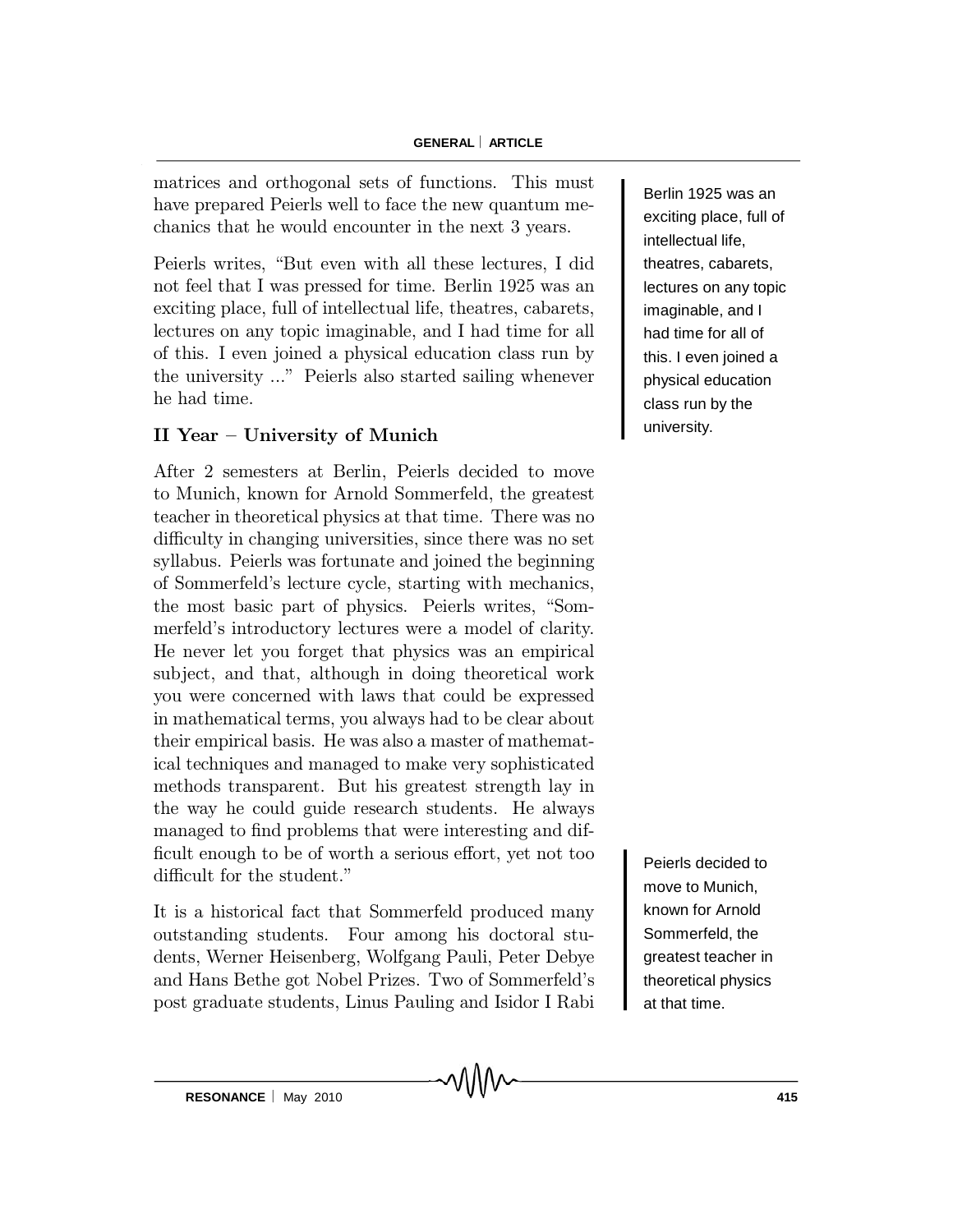Albert Einstein once told Sommerfeld: "What I especially admire about you is that you have, as it were, pounded out of the soil such a large number of young talents."

In the summer of 1925 Werner Heisenberg introduced his matrix mechanics for the quantum phenomena. In 1926 Schrödinger came up with his theory of matter wave and the famous Schrödinger equation.

also got Nobel Prizes. Apparently Albert Einstein once told Sommerfeld: \What I especially admire about you is that you have, as it were, pounded out of the soil such a large number of young talents."

When Peierls joined Munich at the age of 19, Sommerfeld was a central figure in quantum theory, well known partly because of 'Bohr-Sommerfeld' quantum theory. He was at the peak of his career. Peierls learned in a short time at Munich that there was a big revolution going on in physics. The old physics, based on Newton's mechanics, Maxwell's electrodynamics, and the statistical mechanics of Gibbs and Boltzmann, failed in the atomic domain. Many experimental facts involving the interaction of radiation with matter contradicted the established fact that light consisted of waves. Planck introduced the idea of quantum of action and Einstein made the bold proposal of light quantum or *photon*. Niels Bohr, inspired by Planck and Einstein tried to explain the behaviour of atoms, by invoking certain special orbits for electrons, defined by a rule in which Planck's constant appears. Sommerfeld elaborated Bohr's rules and the Bohr-Sommerfeld quantum theory served to explain many phenomena. But it failed with others, and it contained a number of internal contradictions.

In the summer of 1925 Werner Heisenberg introduced his matrix mechanics for the quantum phenomena where orbits did not appear. In 1926 Schrödinger came up with his theory of matter wave and the famous Schrödinger equation. There was a lot of confusion about the meaning and reality of Schrödinger's wave function and the wave particle duality. Max Born gave a meaning to the wave function in July 1926. Heisenberg developed it further and it resulted in the Heisenberg uncertainty principle. The modern quantum theory of measurement was born. It was at this time that Dirac wrote a paper that proposed a general theory of how measurements should be described in quantum mechanics. Similar work was

**416 RESONANCE** | May 2010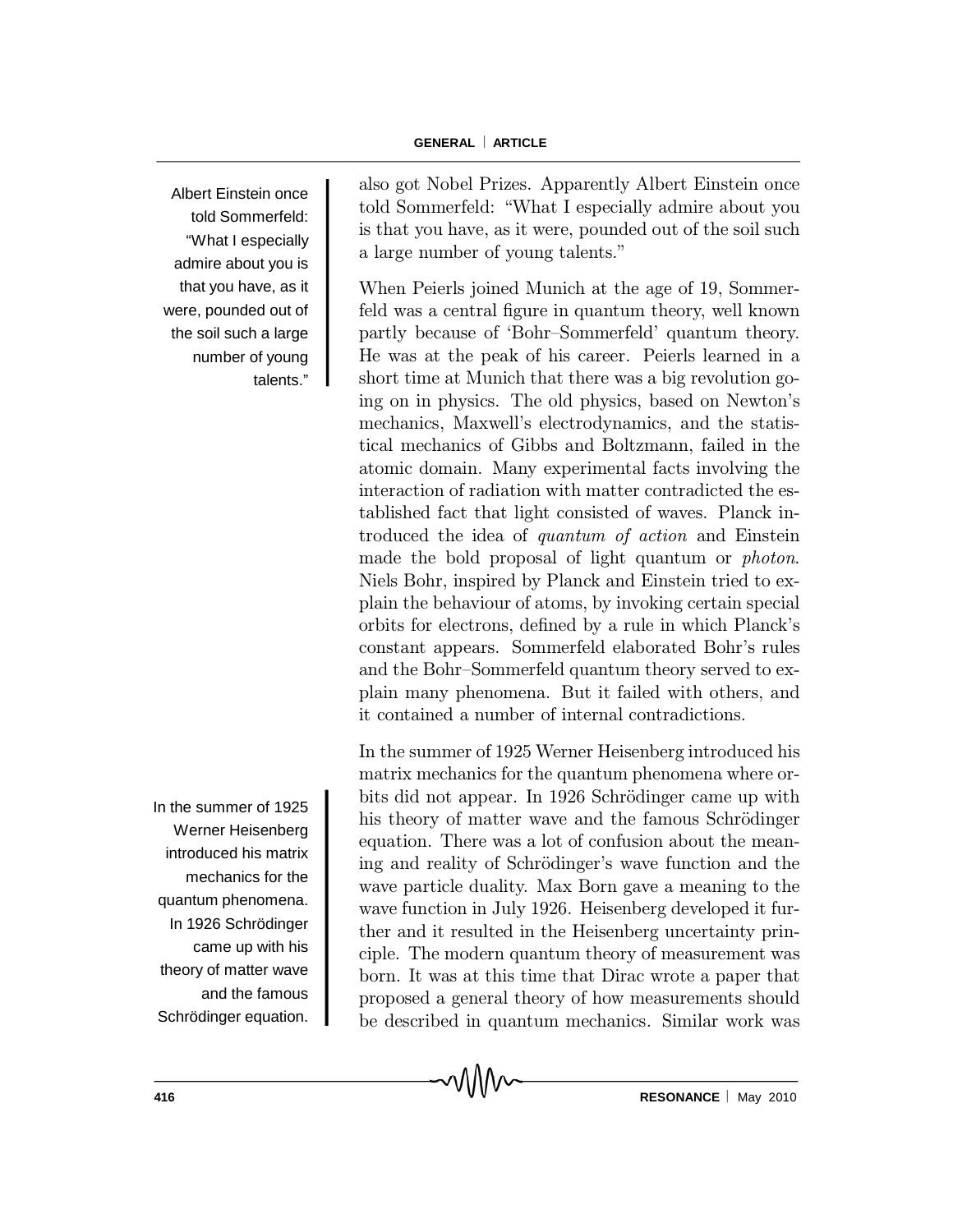also done by P Jordan at Göttingen. These two papers constitute what is called transformation theory.

Peierls entered Sommerfeld's group as a young student of 19. Sommerfeld asked Peierls to review the two papers of Dirac and Jordan on transformation theory. Peierls learnt the papers well and presented them. It was apparently a success. However, one member of the audience Professor Wilhelm Wien, well known for Wien displacement law was not convinced of these new developments. This is perhaps a representative reaction at that time.

During this period Sommerfeld was trying to understand the behavior of electrons in metals. One of the major problems at that time was that the number of electrons, which are as many as the number of atoms in a metal, should contribute to specific heat, if all of them are moving freely. However, experimentally the electronic specific heat at room and high temperatures was small and was overwhelmed by the lattice contribution. In the context of atomic physics Sommerfeld's former student Pauli had enunciated a profound principle for identical particles in quantum mechanics, namely `Pauli's exclusion principle'. That is, no two electrons will occupy the same quantum state. Sommerfeld applied this exclusion principle to the behaviour of electrons in a metal, in his free electron theory of metals. It was an instant success! Because of the Pauli principle, the electron waves organize themselves into a filled  $Fermi, sea$  in momentum space. Only electrons in an energy range of  $k_BT$  will contribute to the specific heat, making the specific heat  $C_v \sim T$ . Pauli also used these ideas to discuss paramagnetism of metals, and discovered the famous Pauli paramagnetism.

Sommerfeld's electron theory of metals was written when Peierls was a student. So Peierls learned this very well. A historical side remark: Sommerfeld is supposed to have given a course of lectures at Madras and Calcutta

Pauli had enunciated a profound principle for identical particles in quantum mechanics, namely 'Pauli's exclusion principle'.

Pauli also used these ideas to discuss paramagnetism of metals, and discovered the famous Pauli paramagnetism.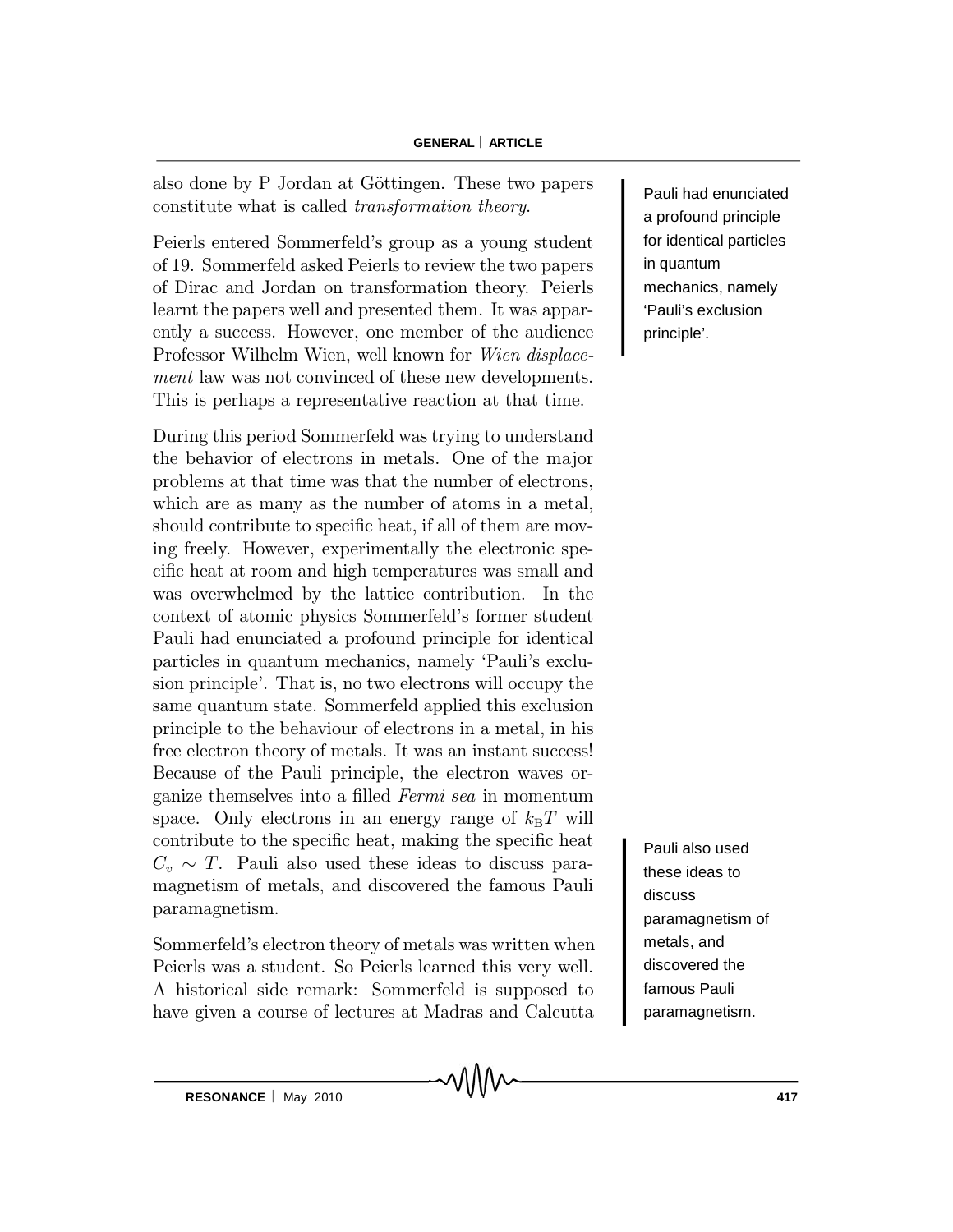Chandrasekhar was quick to understand this and the result was the balancing of gravitational pull by Pauli pressure of a relativistic electron gas, and the famous Chandrasekhar's mass limit.

> Peierls makes a wise remark, "This taught me that it makes more than good intentions and a reasonable objective to run an organization".

on the new quantum mechanics, including application to metals and the idea of a Fermi sea, etc. Subramanyam Chandrasekhar was an attentive BSc student at the Presidency College of Madras. The rest is history { Chandrasekhar was quick to understand this and the result was the balancing of gravitational pull by Pauli pressure of a relativistic electron gas, and the famous Chandrasekhar's mass limit.

In Munich, Peierls met Hans Bethe, one year senior to him. They became collaborators later and life-long friends. Peierls' stay at Munich seems to have been a learning period. He also tried to initiate a MAPHA (Mathematisch-Physikalische Fachschaft) similar to the one he enjoyed at Berlin. The success was only partial as there was not much initiative from others. The society folded up soon after Peierls left Munich. Peierls makes a wise remark, "This taught me that it makes more than good intentions and a reasonable objective to run an organization".

### III Year  $-$  Leipzig University

In the spring of 1928 Sommerfeld left Germany to spend a year at the United States. On his advice Peierls left Munich and joined Werner Heisenberg at Leipzig. Heisenberg had at a young age started a school of theoretical physics. According to Peierls, \Where Sommerfeld enjoyed doing mathematics, for Heisenberg it was just a necessary tool. When he was faced with a problem, he would almost always intuitively know what the answer would be, and then look for a mathematical method likely to give him the answer..." When Peierls arrived at Leipzig, Heisenberg had finished his work on the uncertainty principle and was focussing on the theory of ferromagnetism in meterials. After several ups and downs Heisenberg came up with the famous Heisenberg exchange interaction, which is a key part of the physics of quantum magnetism.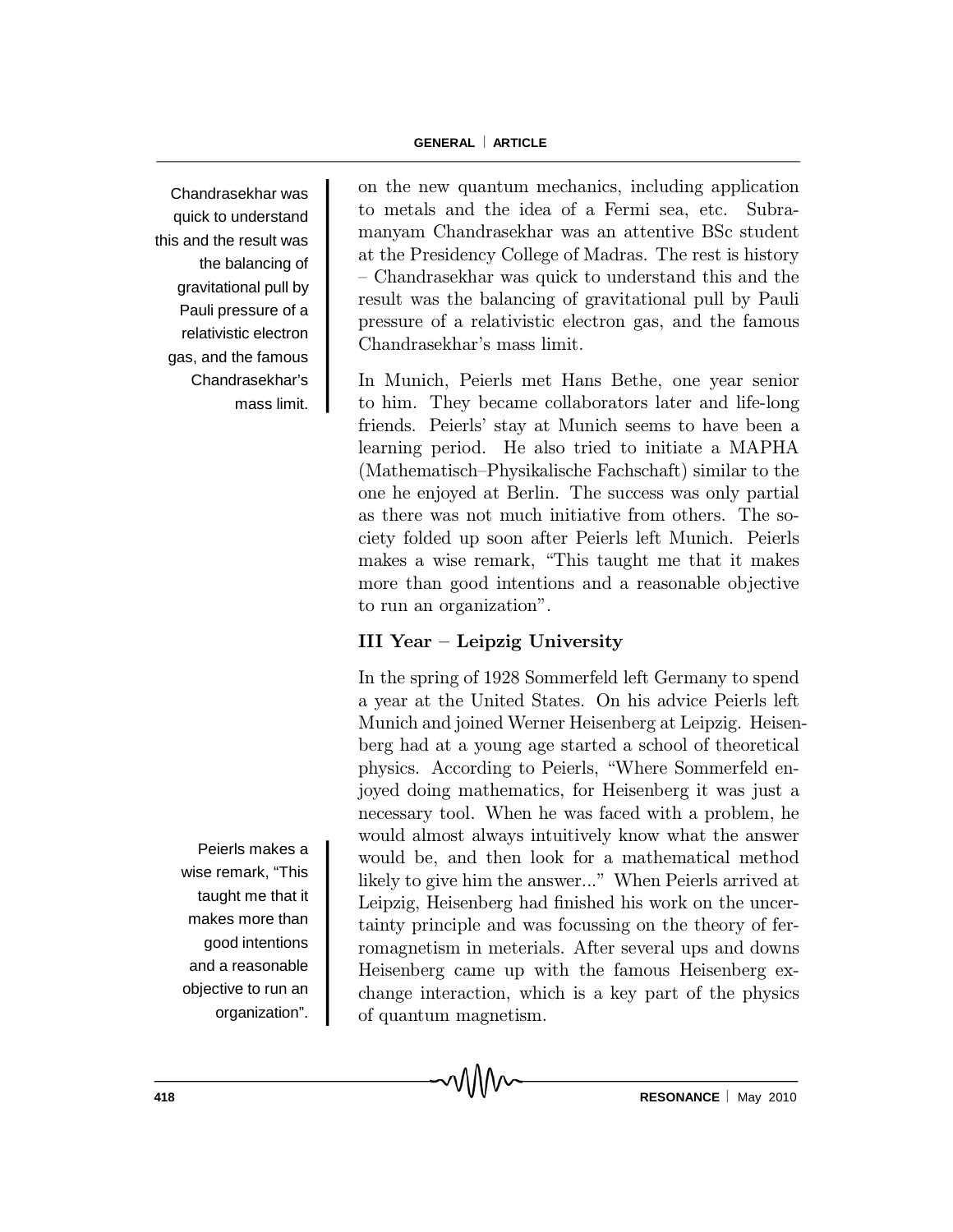#### **GENERAL ARTICLE**

Heisenberg was also excited by some spectral lines emitted by canal rays, which were wider than expected. Heisenberg thought that his uncertainty principle was at work. Peierls was asked to look into this problem of canal rays. Peierls wanted to sort out the problem from scratch. He first wanted to decide whether quantum mechanics was important to describe the motion of an object as heavy as an atom in these experiments. He came to the conclusion that quantum mechanics was not important in this context and that the line broadening was not due to Heisenberg's uncertainty principle. Heisenberg was quick to appreciate Peierls finding. Peierls writes, \The time taken for this abortive calculation was not wasted, however. It gave me some experience in setting up an approach to an unfamiliar situation, and, better still, it got me into the habit of never starting an analysis without first working out the orders of magnitude of the relevant effects on the back of an envelope."

His next assignment was a deeper problem of conductivity of metals at low temperatures. Felix Bloch, the first doctoral student of Heisenberg had just finished his quantum theory of conductivity of metals, by going beyond Sommerfeld's theory. Heisenberg was not satisfied with the idea of Sommerfeld and Pauli of the free electron theory of metals. What happens to the strong Coulomb repulsion among electrons? The free electron theory allows an atom to have equal probability to be neutral and positively and negatively charged. Heisenberg suggested that Peierls try the other extreme, namely, each atom always had its correct number of electrons – that is, it remains effectively neutral. This idea was successfully applied to molecules such as  $H_2$  and is called the Heitler-London approach. After some struggle Peierls came to the correct conclusion that this model will not give zero conductivity at low temperatures. To get any current through the system, in this model, it Peierls first wanted to decide whether quantum mechanics was important to describe the motion of an object as heavy as an atom in these experiments. He came to the conclusion that quantum mechanics was not important in this context and that the line broadening was not due to Heisenberg's uncertainty principle.

"It got me into the habit of never starting an analysis without first working out the orders of magnitude of the relevant effects on the back of an envelope.''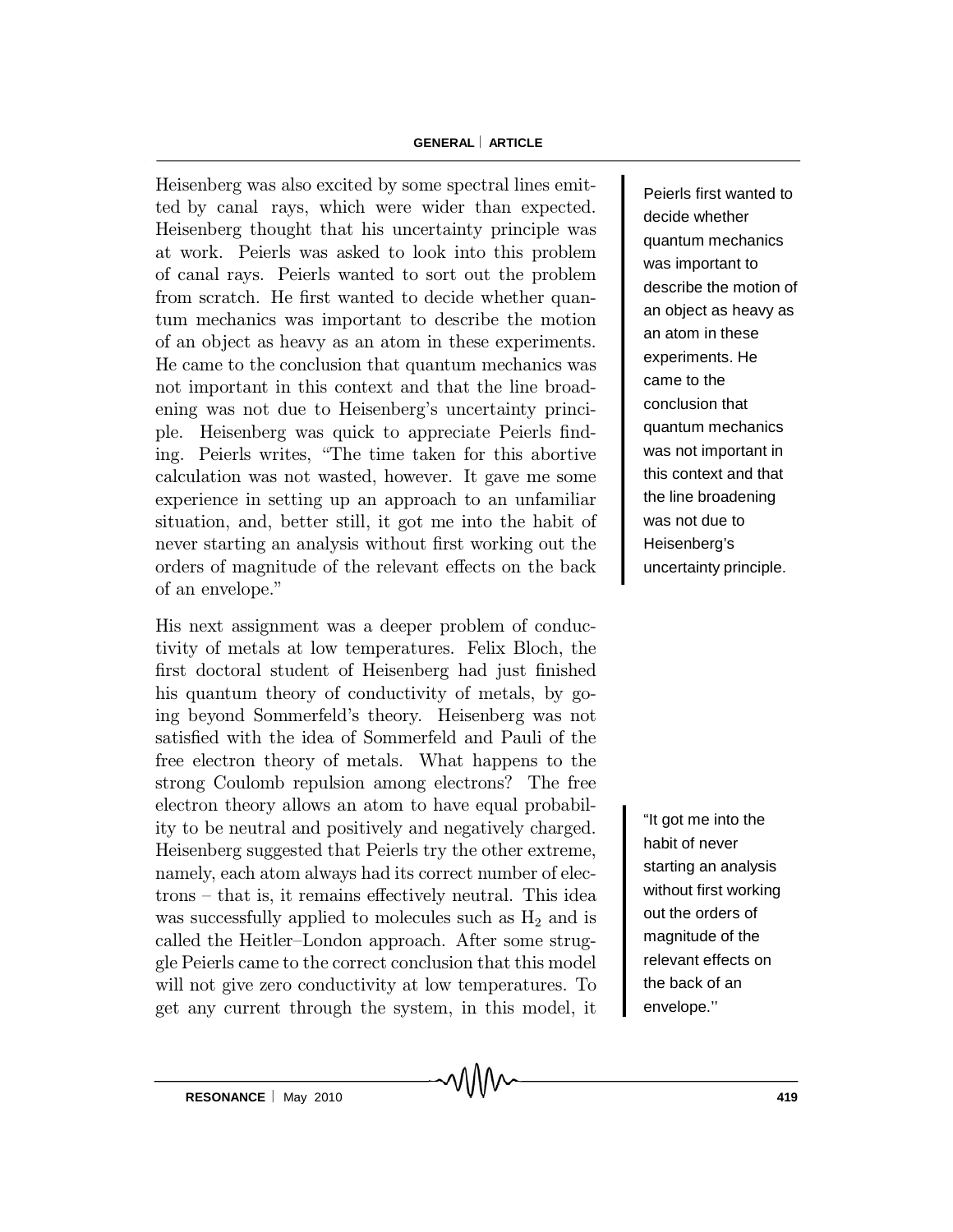In these narrow band materials short-range Coulomb repulsion prevents metalization and the valence electrons effectively stay home.

Peierls introduced a fundamental notion of 'hole' in an otherwise filled band, whose group velocity has a direction opposite to the phase velocity.

will be necessary for all the electrons in a row to jump at the same time, and the chance of this was entirely negligible.

In modern parlance, the situation suggested by Heisenberg, which Peierls analysed, will be called a Mott insulator, where there are no charge fluctuations at low energies. The valence electrons do not move because it costs Coulomb energy to delocalize and form a metallic state. In fact, there are many materials in Nature, such as  $La_2CuO_4$ , the parent compound of the famous high temperature cuprate superconductor, which are Mott insulators. In these narrow band materials short-range Coulomb repulsion prevents metalization and the valence electrons effectively stay home.

In a short span of time, Heisenberg suggested a third problem, which turned out to be fruitful. This was related to Hall effect in some conductors. Hall effect is a consequence of the Lorentz force experienced by electrons in an external magnetic field. In the presence of crossed electric and magnetic fields, the trajectory of charged particles deflects in the perpendicular direction, leading to what is called a 'Hall voltage'. The sign of the Hall voltage for a given direction of the electric and magnetic field, according to elementary Lorentz force, depends on the sign of the charge carriers. In some experiments the Hall voltage had a different sign and implied the presence of electric charge carriers with positive charge in some solids. This was the puzzle.

Peierls was familiar with Bloch's band theory and noticed that an accelerated electron wave packet within an isolated band keeps moving and gets reflected from the top of a band and reverses its velocity. Thinking along these lines he introduced a fundamental notion of `hole' in an otherwise filled band, whose group velocity has a direction opposite to the phase velocity. Heisenberg was quick to appreciate this discovery of his student and it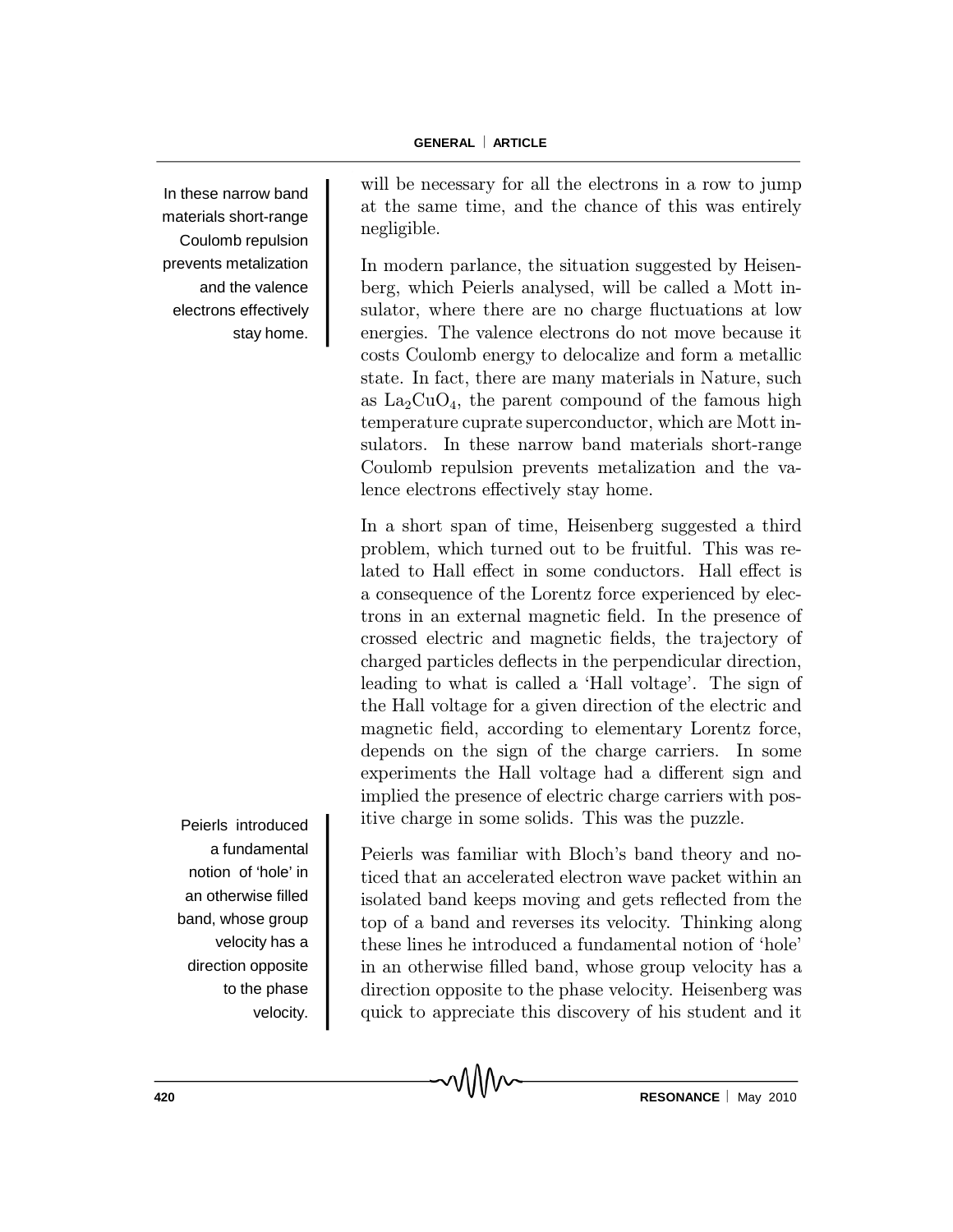resulted in the first two independent papers by Peierls, `On the theory of Galvano-magnetic E®ects' and `On the theory of Hall Effect' in 1929. These are classic papers worth reading by students learning the quantum theory of solids. The concept of 'hole' is briefly discussed in Appendix 1.

While spending a summer vacation in England in 1928, Peierls plucked up courage to contact Dirac at Cambridge. Peierls had met Dirac once, when Dirac went to Leipzig for a talk. Dirac was extremely kind and introduced him to R H Fowler, the senior theorist at Cambridge. Once Fowler learnt that Peierls was from Leipzig, he became eager to learn about Heisenberg's other student Bloch's theory of electrical conductivity of metals. He arranged a talk by Peierls on Bloch's theory in the Kapitza Club. It went well and Peierls also talked about his failed attempt to take care of electron{ electron interaction in metallic transport in the extreme Heitler-London approximation. Fowler told Peierls that his student McCrea was trying to do the same. This must have given confidence to young Peierls that the problem that he had been tackling was truly international.

# IV Year { ETH, Zurich

By the end of his third year in college, Peierls had learned enough mathematics, physics and quantum mechanics and he had also introduced a key notion in the quantum theory of solids, namely hole and its manifestation in Hall effect. Now Peierls got a chance to meet and work closely with another great mind. In the spring of 1928 Heisenberg recommended Peierls to go to ETH (Eidgenössische Technische Hochschule, the Federal Institute of Technology) in Zurich, Switzerland to work with Pauli, as Heisenberg would be going to USA for a visit. Peierls found Pauli to be a friendly professor. Peierls had some apprehension at the beginning because of a formidable reputation of Pauli's sharp tongue.

This must have given confidence to young Peierls that the problem that he had been tackling was truly international.

Peierls found Pauli to be a friendly professor.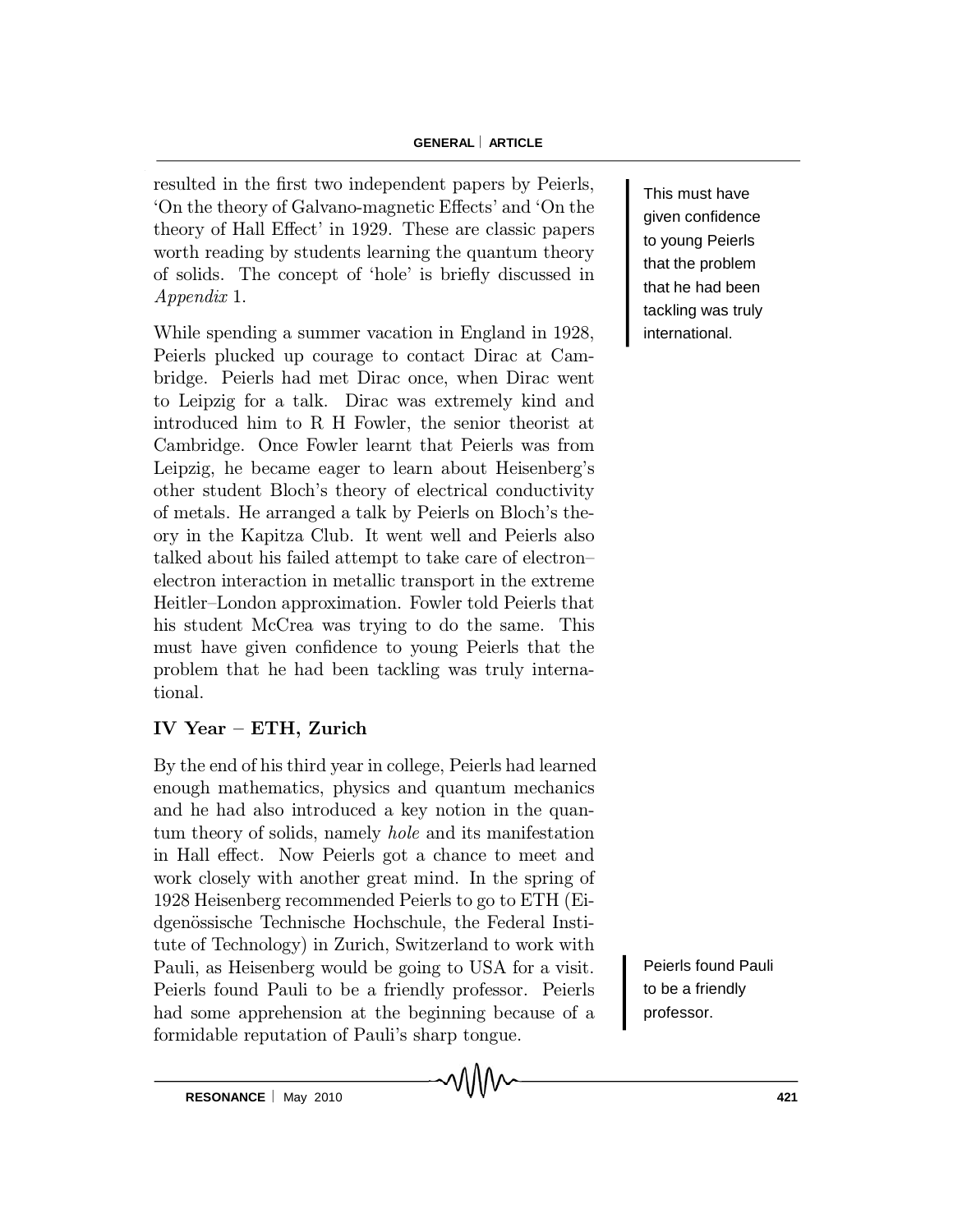Peierls had another project that he began at Leipzig. It was the translation of Louis de Broglie's book on wave mechanics from French into German.

Pauli realized that the most important elementary anharmonic interactions are threephonon processes, where one phonon could decay into two phonons conserving total momentum.

At the beginning of his stay in Zurich, Peierls had another project that he began at Leipzig. It was the translation of Louis de Broglie's book on wave mechanics from French into German. It gave him one more chance to learn the then evolving quantum mechanics. Peierls finished this task quickly and settled down to work with Pauli. Pauli suggested to Peierls a problem on anharmonic interaction of lattice vibrations in solids. In the theory of lattice vibrations of solids, starting from Einstein, Born and von Kármán and Debye, the normal modes of vibrations do not interact. For many equilibrium low temperature properties, this is an excellent approximation. However, for issues such as low temperature heat transport or thermal conductivity, interaction among the normal modes becomes important. At the level of classical equations of motion one has a non-linear equation. At the level of quantum mechanics the quantized lattice vibrations start interacting. Pauli realized that the most important elementary anharmonic interactions are three-phonon processes, where one phonon could decay into two phonons conserving total momentum. Pauli had done some calculations. This was the beginning of non-linear quantum field theory, similar to quantum electrodynamics.

Unlike quantum electrodynamics in free space, the excitations of lattice vibrations, namely phonons, arise in a periodic structure. Peierls recognized that they carry a pseudo-momentum and the momentum conservation is always modulo a reciprocal lattice vector. Physically, the underlying lattice could supply momentum and turn the direction of one phonon into two phonons moving in the opposite direction. This will cause momentum dissipation and hence finite thermal conductivity. Excitations with wave vector close to the reciprocal lattice vector have a high energy. Thus these processes, which Peierls named as  $Umklapp$  (flip over) processes are less important at low temperatures. At high tem-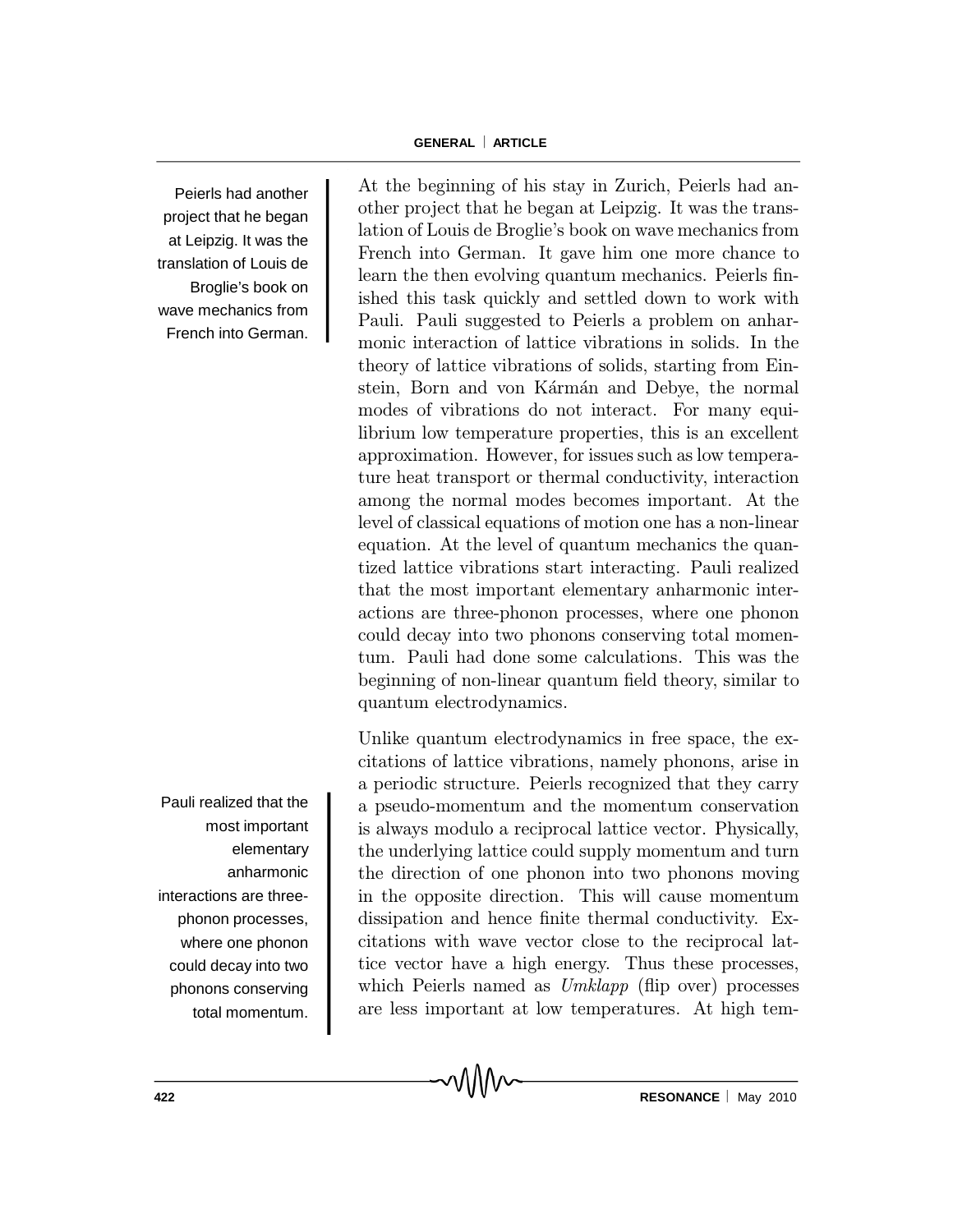### **GENERAL ARTICLE**

peratures they are important, and they are the source of momentum decoherence and finite thermal conductivity. Peierls predicted that the thermal conductivity should go up as one goes to very low temperatures. Peierls' theory of thermal conductivity made significant improvement over Debye's theory, which ignored the lattice structure and the key Umklapp process and also Pauli's theory which had some technical errors. Umklapp process is briefly discussed in  $Appendix$  2.

This detailed work on thermal conductivity formed Peierls' DPhil thesis, which was submitted to Leipzig. This was the end of 4 years of Peierls' student life.

### End of Peierls' 4 Years of Student Life

While continuing as an assistant to Pauli, after completing his degree, Peierls developed a theory to explain the origin of oscillations in physical properties of metals as a function of external magnetic field, known as de Haas van Alphen effect. This work was a non-trivial generalization of Landau theory of diamagnetism of metals. It explained succesfully the oscillations in metallic bismuth and paved the way for remarkable experimental and theoretical developments.

In his book Surprises in Theoretical Physics you will find a nice account of some surprises related to absence of diagmagnetism in classical systems (Bohr-van Leeuwen theorem) and how it is emerges as Landau diamagnetism in quantum systems. You will find a nice discussion on this in the article by Prof S Dattagupta.

At Zurich, In addition to producing new work, Pauli met Lev Dev Landau, a visitor to Pauli. Landau was 6 months younger to Peierls. They became friends and collaborators and wrote some famous papers. Peierls made extensive tours in Europe and met several outstanding physicists from the former Soviet Union. He also met his future wife, Eugenia Kannegisser.

MMW

This detailed work on thermal conductivity formed Peierls' DPhil thesis which was submitted to Leipzig. This was the end of 4 years of Peierls' student life.

This work was a nontrivial generalization of Landau theory of diamagnetism of metals. It explained succesfully the oscillations in metallic bismuth and paved the way for remarkable experimental and theoretical developments.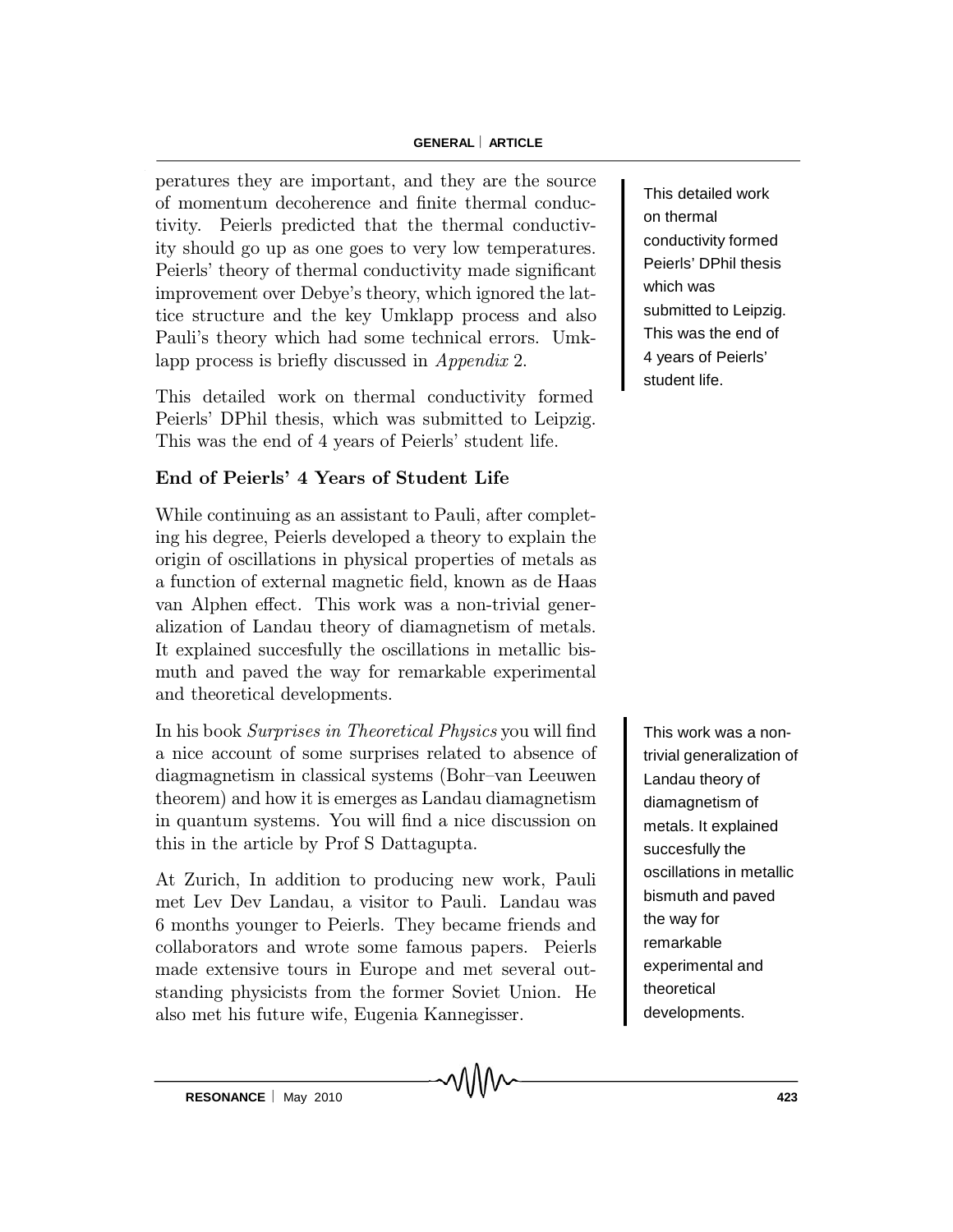#### **Acknowledgements**

#### Indian Connections

I thank Prof. N Mukunda and Dr Rajlakshmi of*Resonance* for inviting me to write this article. This gave me a good opportunity to learn more about this remarkable physicist and his time. I thank Dr G Rajasekaran for bringing to my attention the association of Prof. Rajat Bhaduri, Prof. P Divakaran and his own, with Peierls at Oxford. I thank Professor N Kumar for carefully reading the manuscript.

Peierls had some good Indian connections. Rajat Bhaduri (McMaster, Canada) was a Research Assistant to Peierls and worked closely with Peierls at Oxford. You will find the Article-in-a-Box  $(AIB)$  in this issue contributed by Prof R Bhaduri. G Rajasekaran (Matscience), P P Divakaran (Matscience and CMI), as PhD students of Dalitz, have seen Peierls in action at the Department of Theoretical Physics established and headed by him. Both of them have interesting things to say about Peierls. Ramesh Anishetty (Matscience) has seen Peierls in action at University of Washington, where Peierls was a half-time Professor. Peierls has written important papers with three Indian collaborators, Kundan S Singwi, P L Kapur and A K Das. While at Cambridge, Peierls wrote a paper that removed some technical objections raised by Eddington on the work of S Chandrasekhar dealing with the stability of stars and mass limit. Peierls has also visited India once.

It is amusing to note that it is because of Sommerfeld's long trip abroad, that included visits to Kolkata and Chennai in India, that Sommerfeld sent Peierls to Heisenberg at Leipzig!

### Appendix 1. Peierls's Concept of Hole in a Crystal

In the Bohr model of an atom, atoms with higher atomic numbers are obtained by filling hydrogen-like orbitals respecting Pauli principle. This prescription, Aufbau principle, works remarkably well, except when one has an open shell. Then one has to invoke Hunds rules. In a confined *finite* system like an atom, energy levels have finite energy spacing, barring degeneracies that arise from symmetry. In a solid containing an Avogadro number of atoms (often approximated as an infinite periodic crystal) one has a periodic array of nuclei. Electrons see this periodic potential and form a different set of quantized orbits, called Bloch waves. The energy eigenvalues of these spatially extended eigenstates of an infinite crystal are no longer discrete. They form a (quasi) continuum. However, there are energy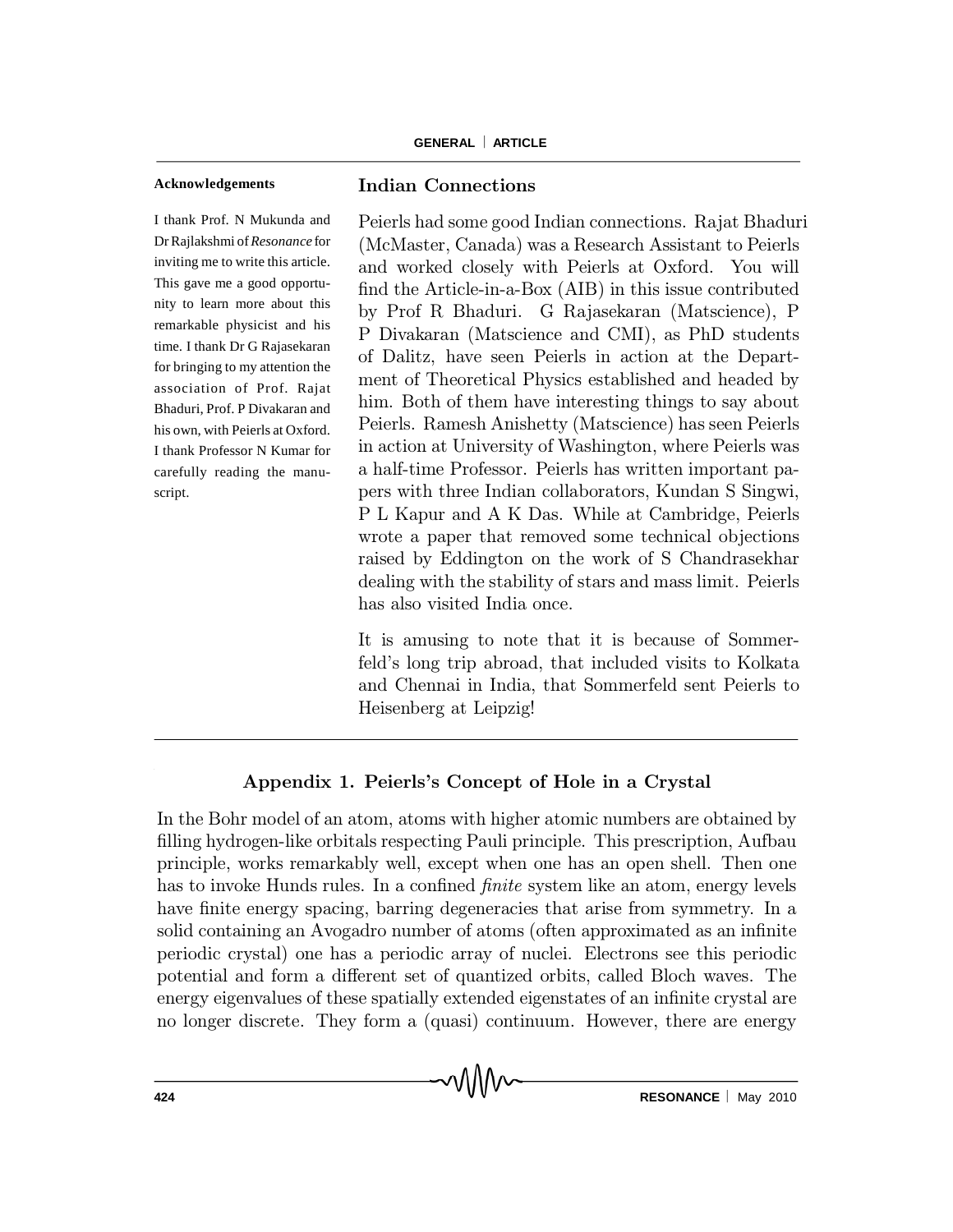#### **GENERAL ARTICLE**



gaps or forbidden regions, with absence of stationary states. This is analogous to the gaps between two neighboring eigenvalues in a hydrogen atom.

In the elementary theory of electrons in a solid, electrons obeying the Pauli principle fill the Bloch states, giving us a metal or an insulator (*Figures* 1a and 1b), depending on the crystal structure and number of electrons per unit cell. Lithum is a metal and diamond is an insulator. The observation of Hall effect with an anomalous sign is seen in semiconductors. Semiconductors are basically insulators with a small gap. However, defects, such as substitution of a silicon atom in solid Si by a phosphorous atom or Si by a boron atom can result in the addition of an electron at the bottom of the conduction band or removal of an electron from the top of the valence band. When one has a finite density of such impurities called dopants, there will be a finite electrical conductivity coming from doped carriers.

Peierls's remarkable discovery was that if there are missing electrons in a filled band ( $Figure 1c$ ) they will behave differently from electrons in free space. Young Peierls recognized that this follows from the electron energy dispersion (dependence of energy of a Bloch state on wave vector or momentum) close to the top of the filled band. This is something we can do by doing an elementary wave packet analysis. That is we pick a momentum  $k_0$  close to the top of the valence band and build a localized state by superposing nearby plane wave states over an interval  $\Delta k$ . The size of the wave packet is  $\xi \sim \frac{1}{\Delta k}$  $\frac{1}{\Delta k}$ . If one follows the dynamics of this wave packet, using the Schrödinger equation, the group velocity (given by the curvature of the energy dispersion curve) will have an oppositie sign to that off wave packet from the bottom of the valence bond.

Peierls recognized that the negative group velocity will make missing electrons close to the top of the filled band behave like positive charges in the presence of external electric and magnetic fields. Peierls' first paper, written when he was 21, is a model of clarity and logic. There was the concept of a hole in Peierls's paper. However, the name `hole' appeared only later in the literature.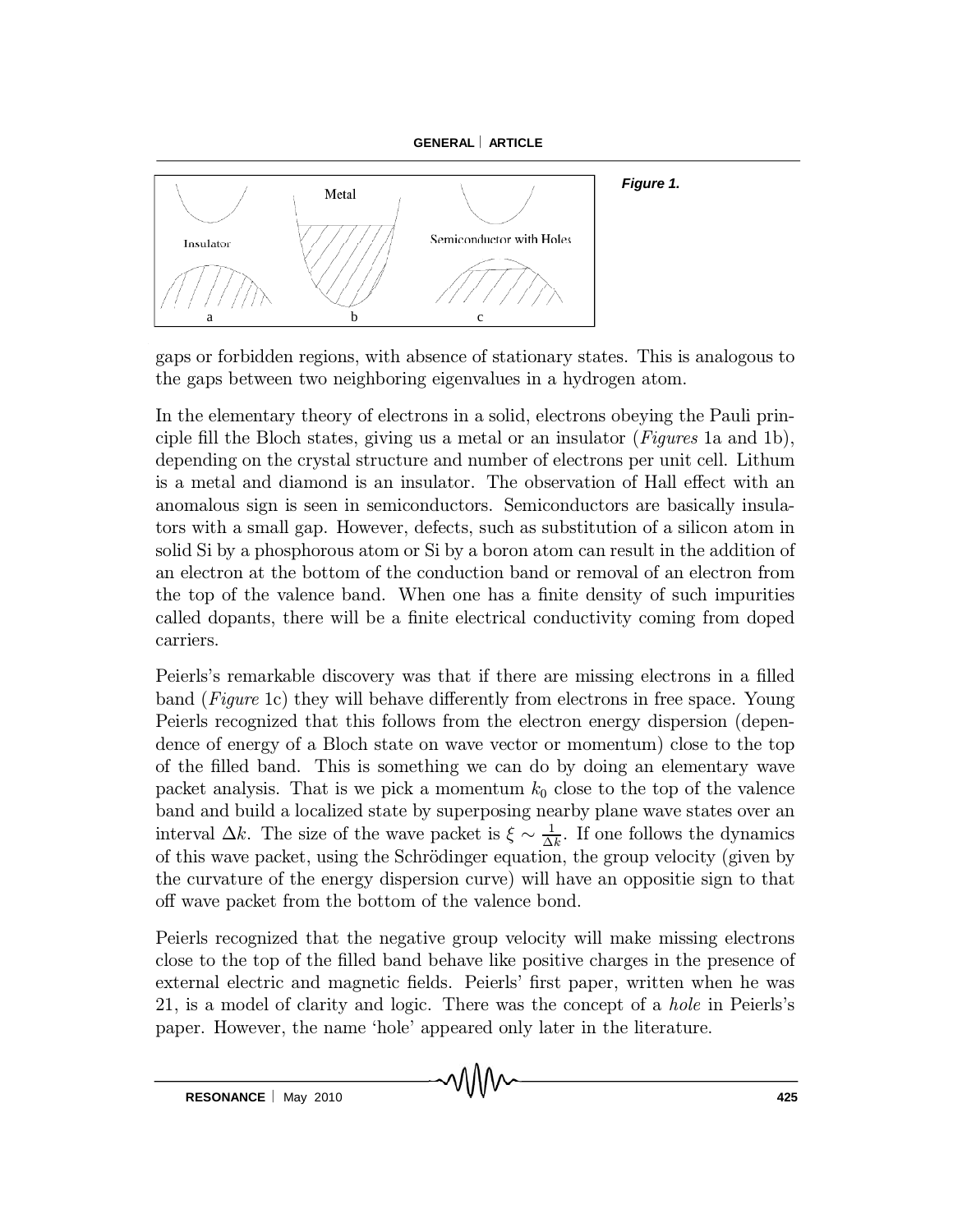### Appendix 2. Umklapp Process

In free space, momentum conservation follows from Galilean invariance. In solids, dynamical variables like displacements of atoms from their equilibrium position are described with respect to equilibrium positions of atoms which form a periodic lattice. Young Peierls discovered that the issue of momentum and its conservation is subtle and it has non-trivial consequences. Pauli was trying to apply the quantum theory of lattice vibrations to the issue of heat transport in solids. Pauli and Debye had theories for heat conduction, or in modern terminology, theory of phonon transport in solids. Peierls recognized that there were conceptual and technical problems with the theories of Pauli and Debye. He started, in his characteristic way, working from first principle and asked basic questions.

First he realized that, as there is no net transport of matter during the process of heat conduction in a crystal one can only talk about pseudomomentum. Then he showed, by elementary analysis that in elementary non-linear processes or anharmonic interactions among phonons, the psedudomomentum is not strictly conserved. It is conserved only modulo the reciprocal lattice vector. The mathematics behind this is simple. Let us consider a one-dimensional chain of atoms, having a very simple anharmonic coupling given by the term

$$
H_{\text{anh}} = K_3 \sum_{n} (u_n - u_{n+1})^3 \tag{1}
$$

Here  $u_n$  is the displacement of the *n*-th atom from its equilibrium position. As we have a periodic crystal we can rewrite this cubic anharmonic term in terms of normal mode variables, lattice Fourier transforms of  $u_n$ 's,  $u_k = \frac{1}{\sqrt{k}}$  $\frac{1}{N} \sum_n e^{ikan} u_n$  as

$$
H_{\text{anh}} \sim K_3 \sum_{k_1 k_2 k_3} g(k_1, k_2, k_3) \gamma(k_1 + k_2 + k_3) u_{k_1} u_{k_2} u_{k_3} . \tag{2}
$$

Here,  $g(k_1, k_2, k_3)$  is a form factor and  $\gamma(k_1 + k_2 + k_3) \equiv \sum_n e^{i(k_1 + k_2 + k_3)a_n}$ . The last sum,  $\gamma$  is a lattice Fourier transform and it is easy to check that it does not reduce to a simple Dirac delta function  $\delta(k_1 + k_2 + k_3)$ . This is because we have a lattice sum, rather than a continuum integral. It is easy to check that the lattice sum reduces to

$$
\sum_{n} e^{i(k_1+k_2+k_3)an} = \sum_{m=0,\pm 1,\pm 2,\pm 3,\dots} \delta(k_1+k_2+k_3-\frac{2\pi m}{a}) \ . \tag{3}
$$